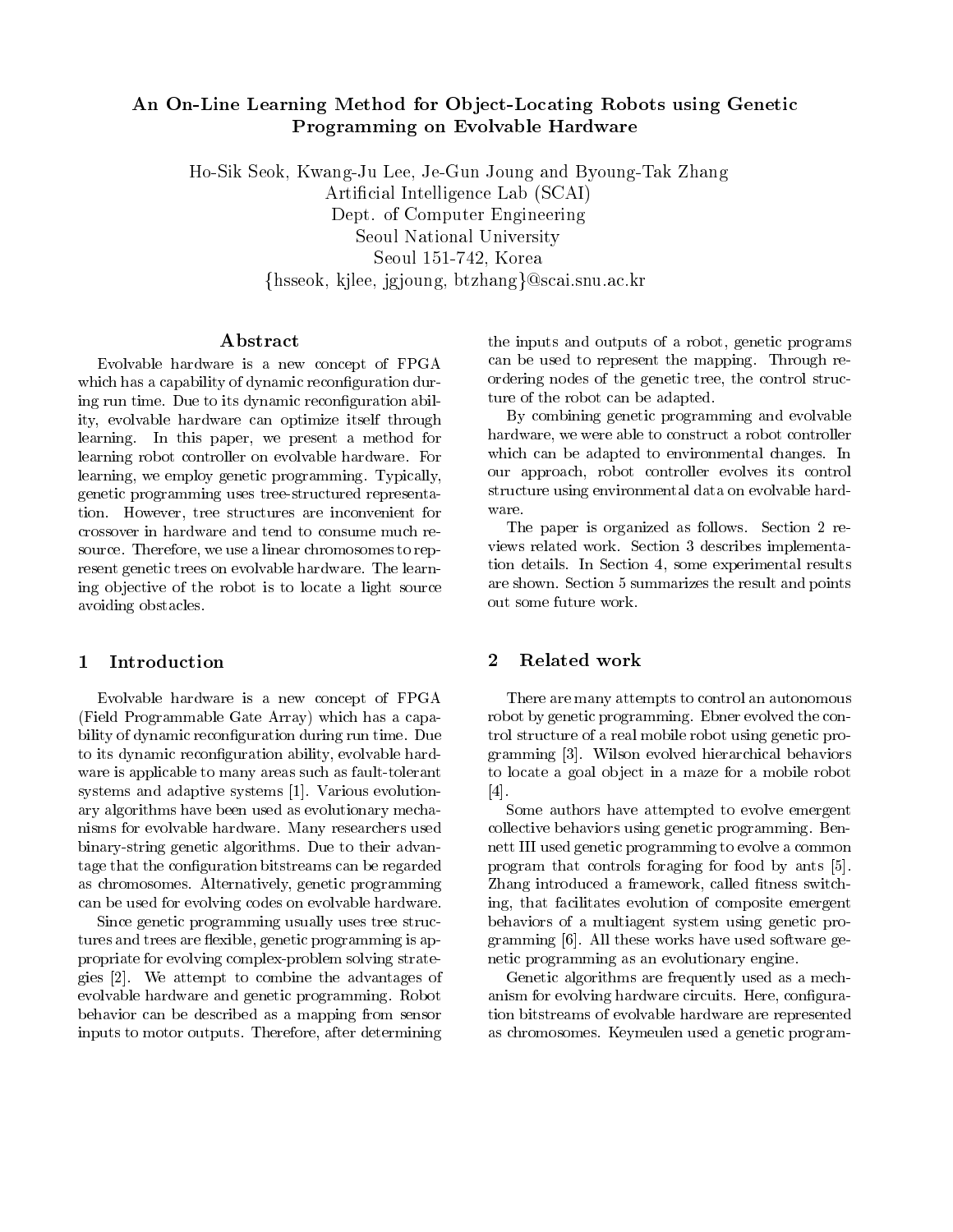

Figure An example of a genetic tree- This tree repre sents a general control structure of an autonomous robot. The meaning of the left subtree is "if an obstacle is found, light sensor L1 is bright, and other conditions are met. then move forward  $(MF)$ ."



Figure The procedure for hardware evolution- Start ing from a population of initial circuits, the circuits are improved by repeating the evolutionary design steps-

ming algorithm for building a navigation system for an autonomous robot Thomson used genetic algo rithms to design electronic circuits automatically

Genetic programming has also been used for evolv able hardware. Sakanashi applied genetic programming to digital circuit design: Evolution of binary decision diagrams. He used genetic programming to improve the hardware description in binary decision diagrams [9].

#### 3 Hardware evolution of genetic trees

#### $\mathbf{u}$ . Robot control using genetic programming  $\mathbf{v} \in \mathbb{R}$

After specifying each sensor's input range and robot's output actions, the elements that determine the input-output of control programs are easily obtained. By transforming these elements to corresponding nodes of genetic tree, the preparation for genetic programming representation of control programs is completed

Fig. 1 shows a control structure of a robot that -nds a lightsource while avoiding obstacles This con trol program interprets environmental data as follows

First, it determines if there is an obstacle. Then, it goes to one of the two subtrees At the subtree below the root node it determines which light sensor directs to the light source. By repeating above procedure, it reaches one of the terminal nodes. Then, the terminal node selects one of the possible actions of the robot The ob jective of genetic programming is to -nd an optimal tree structure that controls the robot to the target position

Fig. 2 shows the procedure for hardware evolution. First the designer speci-es the circuit that he wants Second, the designer writes some initial code. Third, the design is synthesized by using a commercial CAD program. Then, the following evolutionary steps are repeated until a termination condition is satis-ed ge netic operation -tness calculation and selection

#### Hardware evolution of genetic trees

While there have been several attempts to imple ment bitstring genetic algorithms on evolvable hard ware, relatively few attempts have been made to implement genetic trees on evolvable hardware The usual GP tree structures can directly be represented on evolvable hardware as shown in Fig. 3. But, in this approach the designer faces several problems that do not occur in software genetic programming. First, due to partial tree stucture, only restricted crossover is allowed. Second, a dominant part of hardware resources are consumed by routing Third a signi-distribution of the consumed by routing Third a signihardware resource is never used for placement nor for routing. To overcome these problems, we use a linear representation scheme

We use linear strings to represent trees on evolvable hardware. To represent a genetic tree in binary strings, we separate each path from the root node to each terminal node, then each path is transformed to a binary string. Binary strings are of the same length. By using a linear representation, several advantages can be obtained. First, crossover operator can easily be implemented. Second, we can save hardware resources for routing. Third, we can increase the total resources utilization ratio. In our preliminary experiments, we were able to save the resources for routing by  $12\%$ , for example.

The terminal and function nodes we adopted are shown in Table 1. The terminal nodes denote robot actions. These are move forward  $(MF)$ , move backward (MB), move forward and turn left (MTL) and move forward and turn right (MTR). The function nodes interpret sensor inputs. They consist of two different kinds of IF-statements: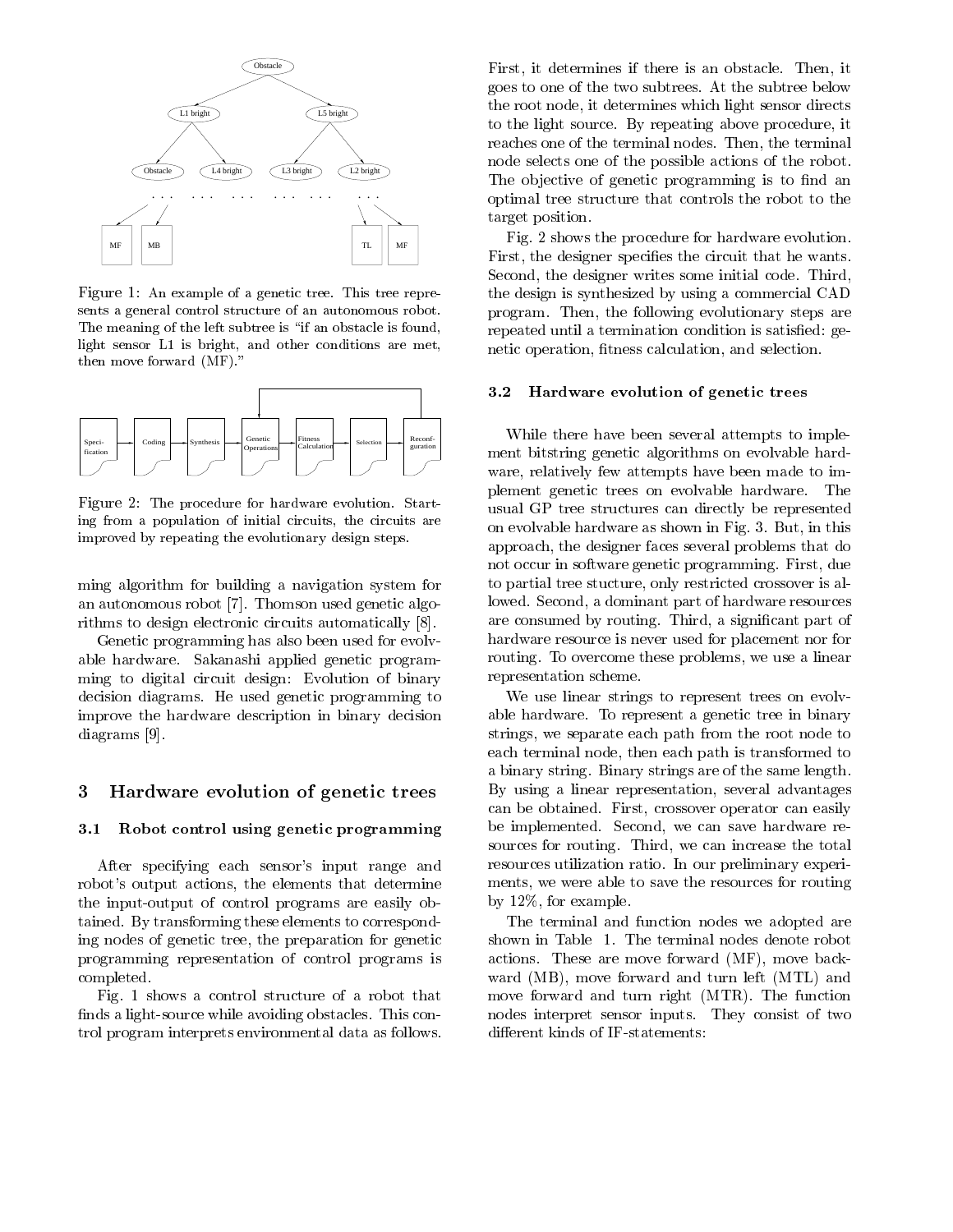

Figure An example of hardware representation of a treestructured chromosome- This representation scheme does not assure the same depth for all subtrees.

| Table 1: Functions and terminals.  |
|------------------------------------|
| Symbol                             |
| Terminal nodes MF, MB, MTR, MTL    |
| Function nodes IF-LO, IF-L1, IF-L2 |
| $IF-L3, IF-L4, IF-L5$              |
| IF-USO, IF-US1, IF-US2             |

- if-contract the intensity of the light sensor in the light sensor of the light sensor in the light sensor of the light sensor in the light sensor in the light sensor in the light sensor in the light sensor in the light sen sors
- indicating the distance to an object.

## Experiments and results

#### Evolution of robot controllers  $4.1$

The structure of the robot controller is determined through evolution of genetic trees. For efficient evolution, the evolution procedure is divided into two stages. In stage one, reordering of function nodes is performed. The function set consists of 9 function symbols. We use 4-bit binary string to represent each function nodes. Since we allow trees of depth 8, we should maintain  $128$  binary strings. In stage one, we repeat tree reordering until all interpretation paths of environmental data are obtained. Fig. 4 shows the -tness curves which indicate the advantage of using linear representation. By using linear representation, convergence speed is increased by a factor of approax imately three

In stage two, proper behavior to each sensor-input is determined, and the evolution procedure is combined



Figure 4: Comparison of experimental results for tree and linear representations- For tree representation muta tion was used as the only genetic operator since crossover caused discussed and many culture implementation- and complete in the complete order of the complete order of representation, both mutation and crossover were used.



Figure 5: The robot used in the experiment.

with robot move. The result of movement by the previcture is used for reconstructure is used for reconstructure is used for  $\alpha$ the genetic trees

#### -Experimental results

The robot has six light sensors for detecting the goal and three ultra-sonic sensors for estimating the distance between the robot and the obstacles. The learning ob jective of the robot is to locate a light source while avoiding obstacles. The robot is shown in Fig. 5.

Fitness of the robot controller was evaluated as fol lows

$$
Fit(t+1) = [Fit(t) + (L_{max} - L_{fw})W_L
$$
  
+ 
$$
(\frac{2U_{fw} + U_l + U_r}{2U_{max}})k \times W_U
$$
 (1)  
+ 
$$
Penalty]/2
$$

Where the meaning of the symbols are  $Fit(t)$ : Fitness value at step t,  $L_{max}$ . Maximum input value of the light sensor,  $W_L, W_U$ : Weights of the light and ultra sonic sensors, k Scaling factor,  $U_{max}$ : Maximum input value of ultra sonic sensor,  $U_{fw}$ ,  $U_l$ ,  $U_r$ : Estimated distance of the forward, left, and right ultra sonic sensor